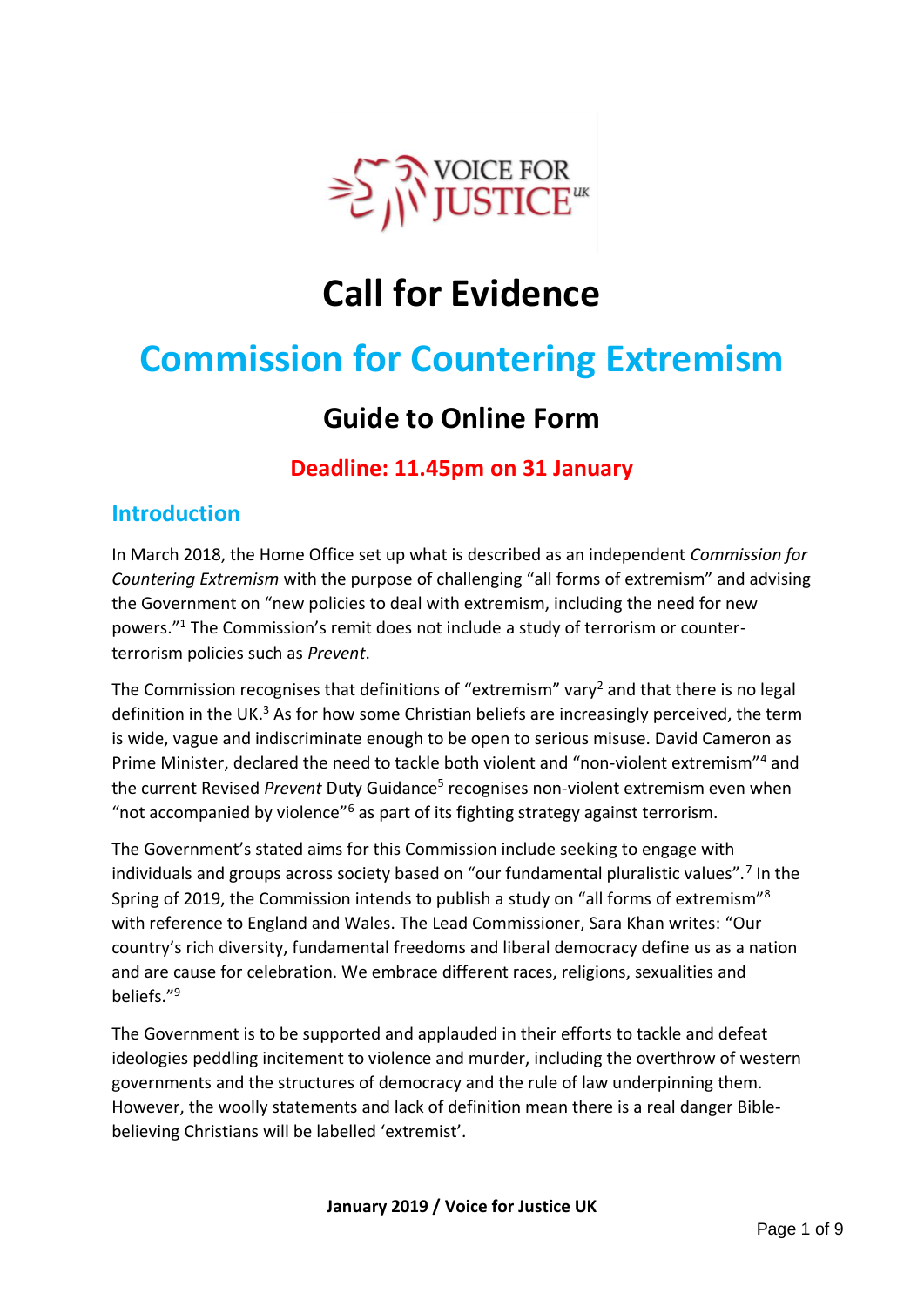**If you want to go straight to our Guidance on completing the Online Form, and see links to the relevant documents, you may skip the next section below and go to page 4. However, reading the section immediately below sets out the pertinent issues that will help you respond to the Commission's questions.**

## **How are Christians and Christian Freedoms at Risk?**

The Commission will advise Government on "new policies to deal with extremism, including the need for new powers."<sup>10</sup> Legislators have failed to define "extremism" and a parliamentary Human Rights Joint Committee noted: "It is far from clear that there is an accepted definition of what constitutes extremism, let alone what legal powers there should be, if any, to combat it."<sup>11</sup>

At face value, the Government's definition of extremism, noted above, appears noncontroversial. Yet, the application of what it means to exercise mutual respect and tolerance of different faiths or beliefs has too often meant actual *acceptance* or *celebration* of other beliefs, which is categorially different from *tolerance* itself. Only a totalitarian state can place pressure on their citizens or delude itself in thinking it can compel them to take on its own beliefs, either through castigation or humiliation (slurs of being homophobic or bigoted). This includes censure, pressure to change religious beliefs with penalties, reprimands, loss of or exclusion from employment, or fear of arrest for daring to dissent from the new government-designated "authorised" beliefs.

People intolerant of traditional Christian beliefs appear to think it is acceptable to label Christians as "extremist". Public figures have already pointed to concerns about how lawabiding Christians are at risk of being caught by the vagueness of the term "extremism". Lord Evans, former head of MI5, wrote in 2015 when the Government sought to pass the Counter-Extremism Bill:

definitions will be crucial . . . One can imagine already the powers being used against harmless evangelical street preachers or the like, out of misplaced zeal and a desire to demonstrate that they are not directed against one religion alone.<sup>12</sup>

In 2014, when extremism disruption orders were debated by parliament, the then Justice Minister, Dominic Raab, wrote that their broad powers:

could be abused. Those engaged in passionate debates – such as Christians objecting to gay marriage – could find themselves slapped down.<sup>13</sup>

In 2015, Theresa May, as Home Secretary, denied the "extremist" label could be applied to Christians in such instances.<sup>14</sup> One year later, the Archbishop of Canterbury, Justin Welby, reportedly declared that he is an "extremist" according to the government definition, because faith could, in some cases, outweigh the rule of law, one of the fundamental British values which are taken as markers of integration. He noted that because of religious illiteracy among government departments and ministers, the government generally cannot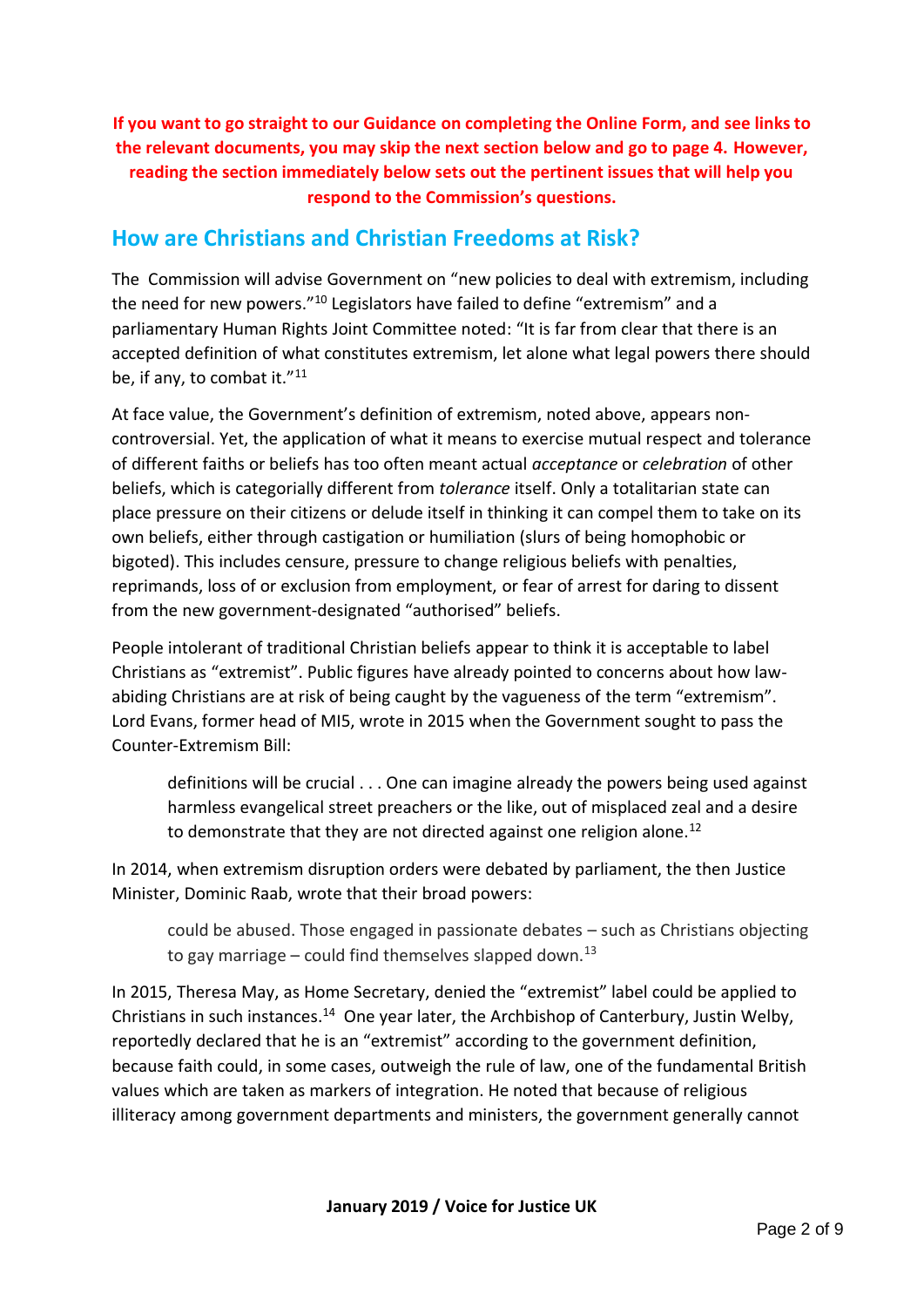distinguish between groups like the Muslim Brotherhood and a "sort of conservative evangelical group in a Church of England church."<sup>15</sup>

As noted above, the Lead Commissioner states: "Our country's rich diversity, fundamental freedoms and liberal democracy define us as a nation and are cause for celebration. We embrace different races, religions, sexualities and beliefs." Bizarrely, she also claims to be a "robust" defender of "freedom of religion or belief."<sup>16</sup>

Here we see an overt distortion and conflation between the *fact* that there are certain freedoms relating to religion, sexuality and beliefs, and the *value judgment* about embracing all of them, and this being the reason for celebration. The Government's stated aim that the Commission will be impartial, is therefore, seriously undermined.

If "tolerance" means to live in peace with others of different beliefs and lifestyles, then Christians should be tolerant. All people are to be respected. However, no one can or should be compelled to "embrace", much less "celebrate" beliefs, religions or sexual lifestyles with which they disagree. Christians should not be required to embrace or celebrate same-sex relationships any more than atheists should be required to embrace or celebrate Jesus Christ as the Son of God. So why is one sincerely and passionately held belief treated as extremist and intolerant, while the other is not? The Commission presents itself as "impartial" which means it should not hold any pre-conceived, much less fixed, value judgments between different beliefs. We should note that in any event, religion and belief are "protected characteristics" in law (Equality Act 2010).

Following research into **[evidence in the public domain](https://vfjuk.org.uk/news-updates/clear-evidence-of-anti-christian-bias-in-counter-extremism-commission/)**, Voice for Justice UK has recently uncovered scandalous evidence that exposes the conflicts of interest of some members of the Commission: certain traditional Christian beliefs are treated as being part of "less progressive religious communities", while Christians holding to pro-life or pro-traditional marriage beliefs are bracketed together with ISIS and the Taliban.

There is a burgeoning body of cases against Christians who uphold traditional belief, which can only get worse if Lead Commissioner Sara Khan's befuddled extension of extremism to all those who do not accept the ideas of liberal democracy is accepted. Such woolly and biased thinking begs the question, why are only 'Christians' being labelled extremist here? Surely this applies equally to Muslims, Jews, Hindus and all holding socially conservative beliefs? Large swathes of Britain's faith communities are effectively being smeared because of their sincerely held, lawful beliefs!

#### **For a brief overview of the Consultation**, **[read here](https://www.gov.uk/government/consultations/extremism-in-england-and-wales-call-for-evidence)**

#### **For the Commission's Terms of Reference**, **[read here](https://assets.publishing.service.gov.uk/government/uploads/system/uploads/attachment_data/file/742176/Terms_of_Reference_into_Extremism_Study.pdf)**

**For the online form**, **[read here](https://www.homeofficesurveys.homeoffice.gov.uk/s/X0H6P/)**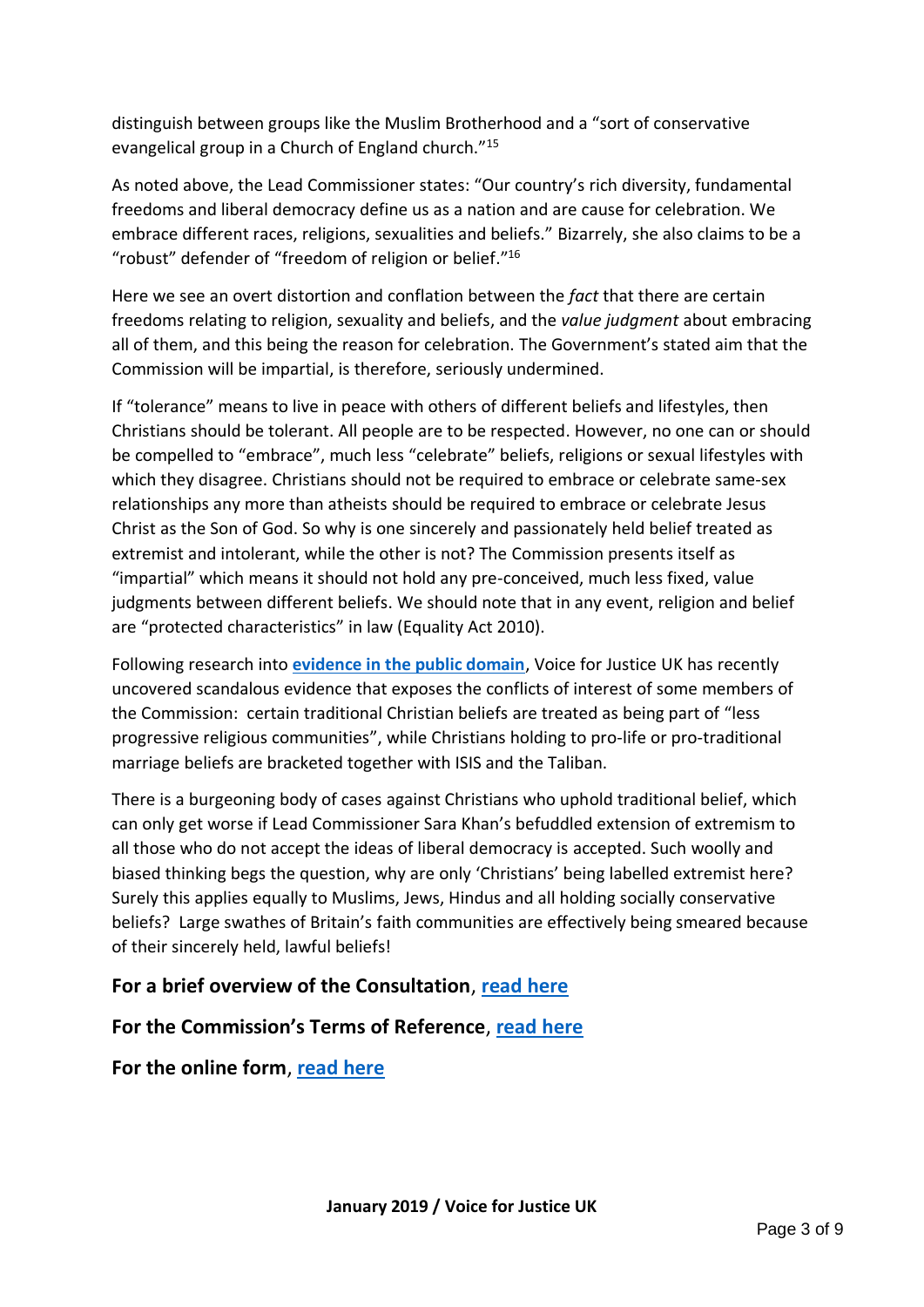## **Online Form**

Following the introduction from the Lead Commissioner, you are asked some questions about yourself. Immediately after this, there are questions about extremism beginning at section one, part one. This section asks for your own personal experiences and insights regarding extremism. Alongside the multiple-choice questions, there are opportunities to offer explanations for your answers. There are word limits to observe, so we urge you to consider what you wish to say before writing. Your answers are not subject to time-limits and you can save your answers and return later. This is your opportunity to tell the Commission your concerns.

**RESPOND IN YOUR OWN WORDS Answers worded in such a way as to suggest they are part of a campaign will be ignored, so it is vital you choose your own words for all answers.**

## **Section One, Part One**

#### **1 a) Can you describe extremism?**

There is no legal definition of extremism and a variety of definitions from academics and others have been offered.<sup>17</sup> As definitions tend to be vague or too wide, we suggest you choose *Not Sure.*

#### **1 b) If you said 'yes' or 'not sure', please describe what extremism looks like to you. (100 word limit)**

This is your opportunity to say briefly, why it is problematic defining the term. These are some ideas to consider when providing your response:

- "Extremism" is a difficult term to define. Ideas or beliefs, treated as unpopular by some, are at risk of being caught by this term.
- The Government is targeting not only violent extremists, but also what it calls nonviolent extremists.<sup>18</sup> What does this mean? What is it capable of including? If you believe in the uniqueness of, and exclusive claims of Jesus Christ, as the Son of God, are these beliefs "non-violent extremism"? How about a belief in the sanctity of life, and that killing an unborn child is morally wrong? Or, belief in marriage being exclusively for opposite-sex couples? Throughout history, men and women advancing what were, in their day, unpopular, even *offensive* ideas, were classed as dangerous and a threat to the established order: in modern government jargon, they might have been seen as a threat to "social cohesion". Today, we are inspired by their courage, outspokenness and willingness to reject the political correctness of their time.
- The "extremist" slur used against bible-believing Christians can't be used as a tactic to silence ideas that some people believe are "wrong".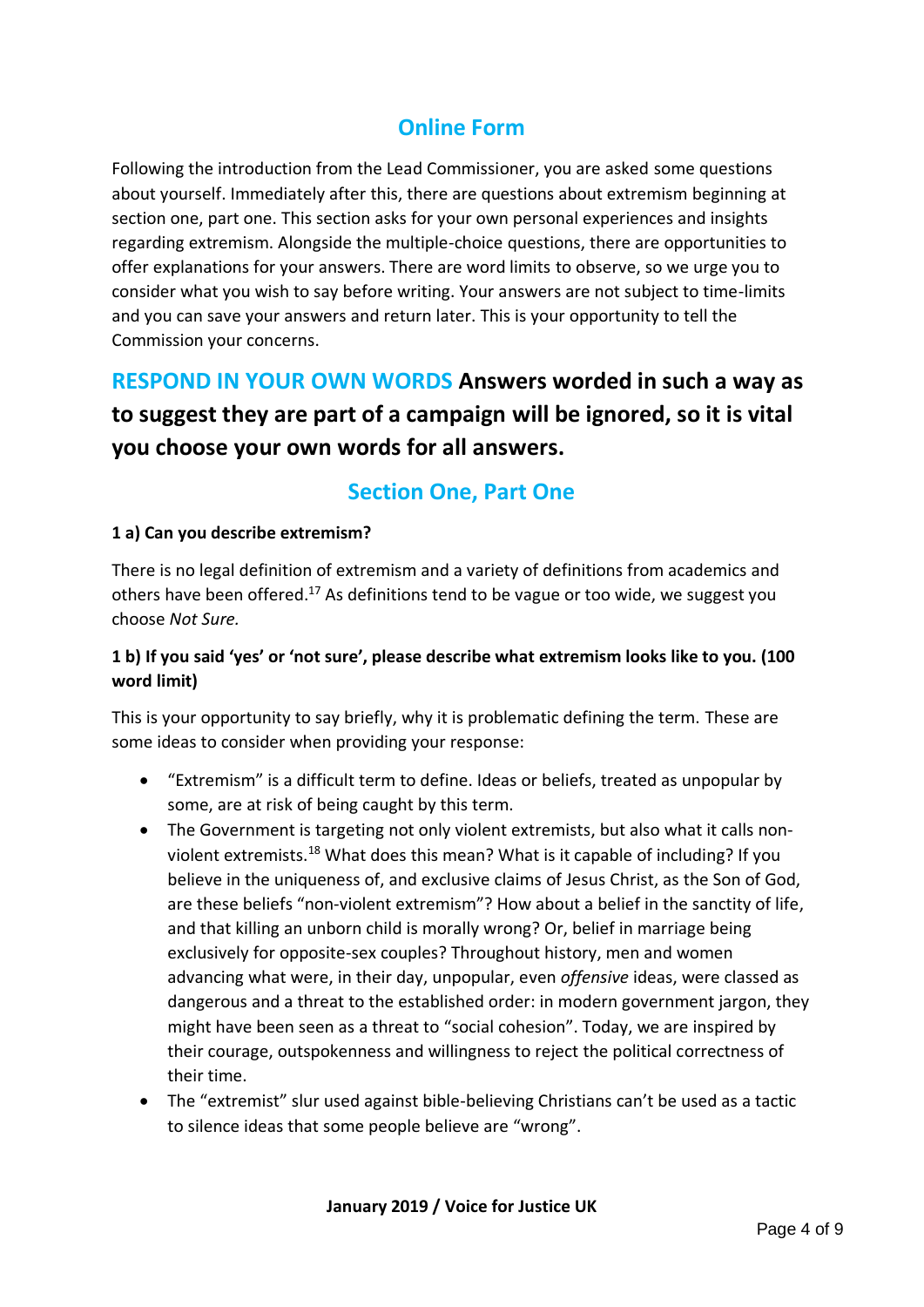2 a) **How helpful is the following definition of extremism?** "Extremism is the vocal or active opposition to our fundamental values, including democracy, the rule of law, *individual*  liberty and the mutual respect and tolerance of different faiths and beliefs. We also regard calls for the death of members of our armed forces as extremist". (HM Government Counter-Extremism Strategy, 2015) Italics added. We suggest you choose "very unhelpful".

#### **2b) What is the main reason for your response? (100 word limit)**

Below are a number of suggested ideas, facts and arguments to help you respond.

- If the rule of law and individual liberty (cited in above quotation) is to be applied without bias and discrimination, these principles must apply not only to atheists and LGBTs but also Christians manifesting publicly their beliefs that uphold pro-life principles and traditional marriage. The Equality Act 2010 provides protection for those who are religious, as well as for people who define themselves according to "sexual orientation".<sup>19</sup>
- Too often, law-abiding Christians who are perceived to have offended certain sensitivities and have fallen foul of the apparent consensus, are put through the humiliation and upheaval of job losses, investigation or arrest, and suffer penalties for breaking so-called "equality" codes, interpreted so as to protect only some groups. The application of such codes almost always defers to perceived LGBT sensitivities and totally ignores Christians who also suffer offence and victimisation. If the rule of law, also included in this definition, is to mean something for everyone, it cannot be selectively applied in deference to one group. While the above definition of extremism appears reasonable at face value, its typical application is too loaded with controversy and bias.

## **Section one: Part two**

At the start of this section, it is stated: **There is no single measure of extremism. Experts have proposed a range of factors that may indicate the scale of extremism.**

#### **3) How important do you think the following factors are when considering extremism in this country?**

We suggest you choose "Don't know" for all of the listed points, except one. As discussed above, "extremism" is difficult to define. It is open to many interpretations as to "who" and "what" should be included. A parliamentary Human Rights Joint Committee noted: "It is far from clear that there is an accepted definition of what constitutes extremism, let alone what legal powers there should be, of any, to combat it."<sup>20</sup> You may, however, wish to comment on the link between extremism and terrorism.

#### **4a) Is there one factor from the list above that you think is most important when considering extremism?**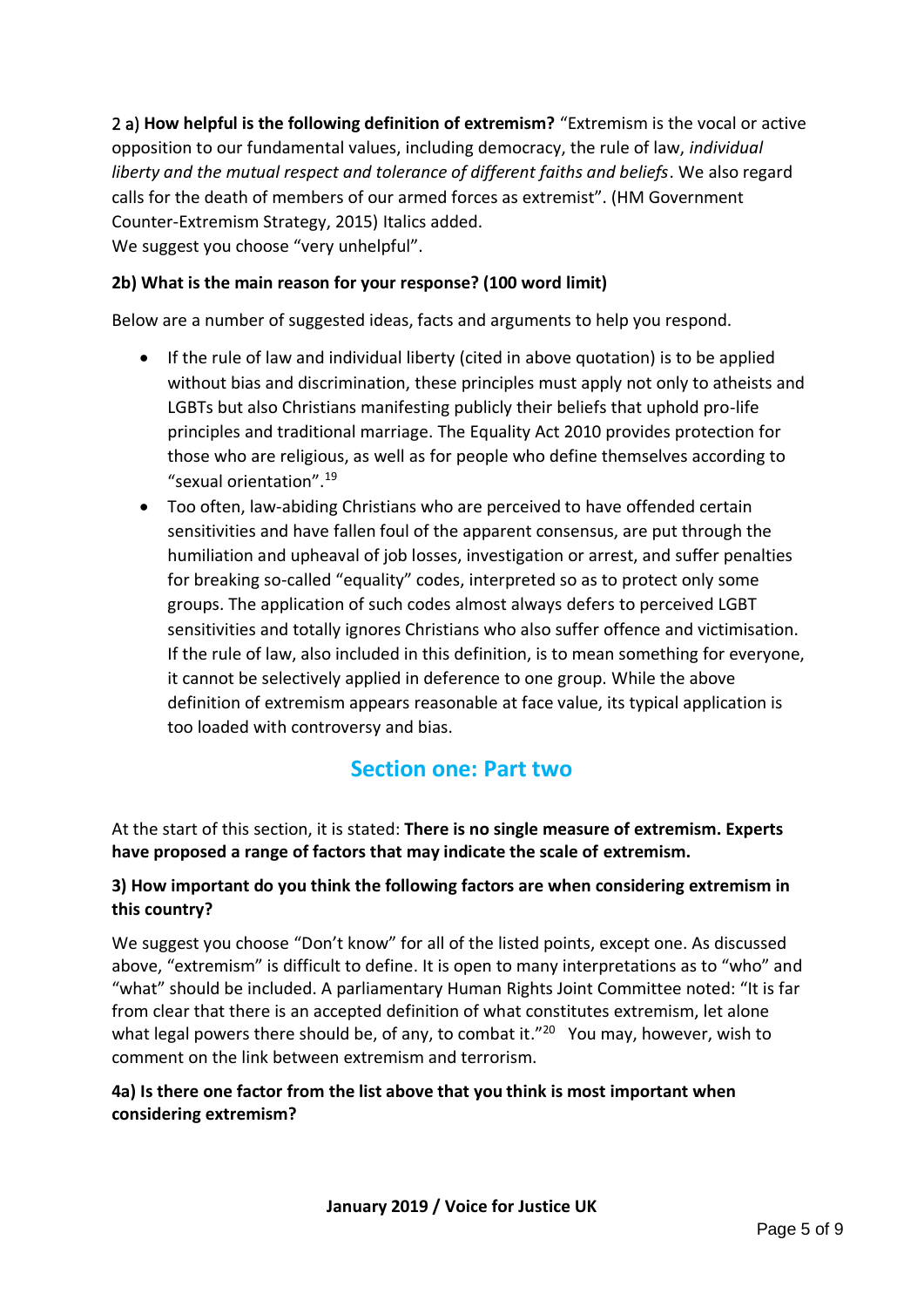We suggest you choose "Yes".

#### **4b) If you said 'yes' or 'other', please tell us which factor you think is most important and why. (100 word limit)**

You may want to explain that because there are many subjective views as to what "extremism" means, it is safe and non-controversial to limit this word to mean incitement to violence and murder, including the overthrow of democracy. Efforts to tackle extremism should therefore focus on encouragement to the commission of violence/terrorism.

#### **If you said 'not sure' or 'no', what is the main reason for your response? (100 word limit)**

If you chose "Not sure", explain that there are varied views as to what "extremism" could mean. Ultimately, Christians who believe marriage is exclusively for opposite-sex couples, and that abortion is the killing of a human being, should never be at risk of being categorised as extremist. You may want to explain any of the points shown in the suggested responses relating to the questions above.

## **Section one: Part three**

#### **5a) Have you witnessed anything you would regard as extremist happening in your local area, elsewhere in the country or online?**

Given the Government's definition of extremism (including "mutual respect and tolerance of different faiths and beliefs"), if you have been victim to censorship, bullying or unfair infringement based on your Christian beliefs, you may choose the item that is appropriate to you. Or, if you feel you can summarise nationwide cases of Christians who have been targeted, you can choose, "Yes, elsewhere in the country."

#### **5b) If you said 'yes', what type(s) of extremism have you witnessed?**

#### **Please select any that apply from the following options that were suggested to us during our engagement and from our ongoing research.**

There are one of two ways you can approach this section. Either you choose one of the options provided, or you choose "other". The choice you make will generate different subsequent questions, so we urge to think carefully before you make your choice.

#### **If you choose "Other", you are then asked: What other type of extremism have you identified, followed by a page (5c) of further questions, and an opportunity to explain in 100 words reasons for your response.**

In the list of options provided, "Christian extremists" are included, yet there is a conspicuous absence of people who show overt hostility to Christians: "secular extremists". This evident and blatant bias is deeply problematic. This is your opportunity to bring to the Commission's attention the problem of extremists who want to shut down all public manifestation of the Christian faith with intimidation, bullying, harmful, alienating and unfounded accusations that include being "homophobic" or anti-women (common reactions to expressing pro-life perspectives). We need to recognise there is a great deal of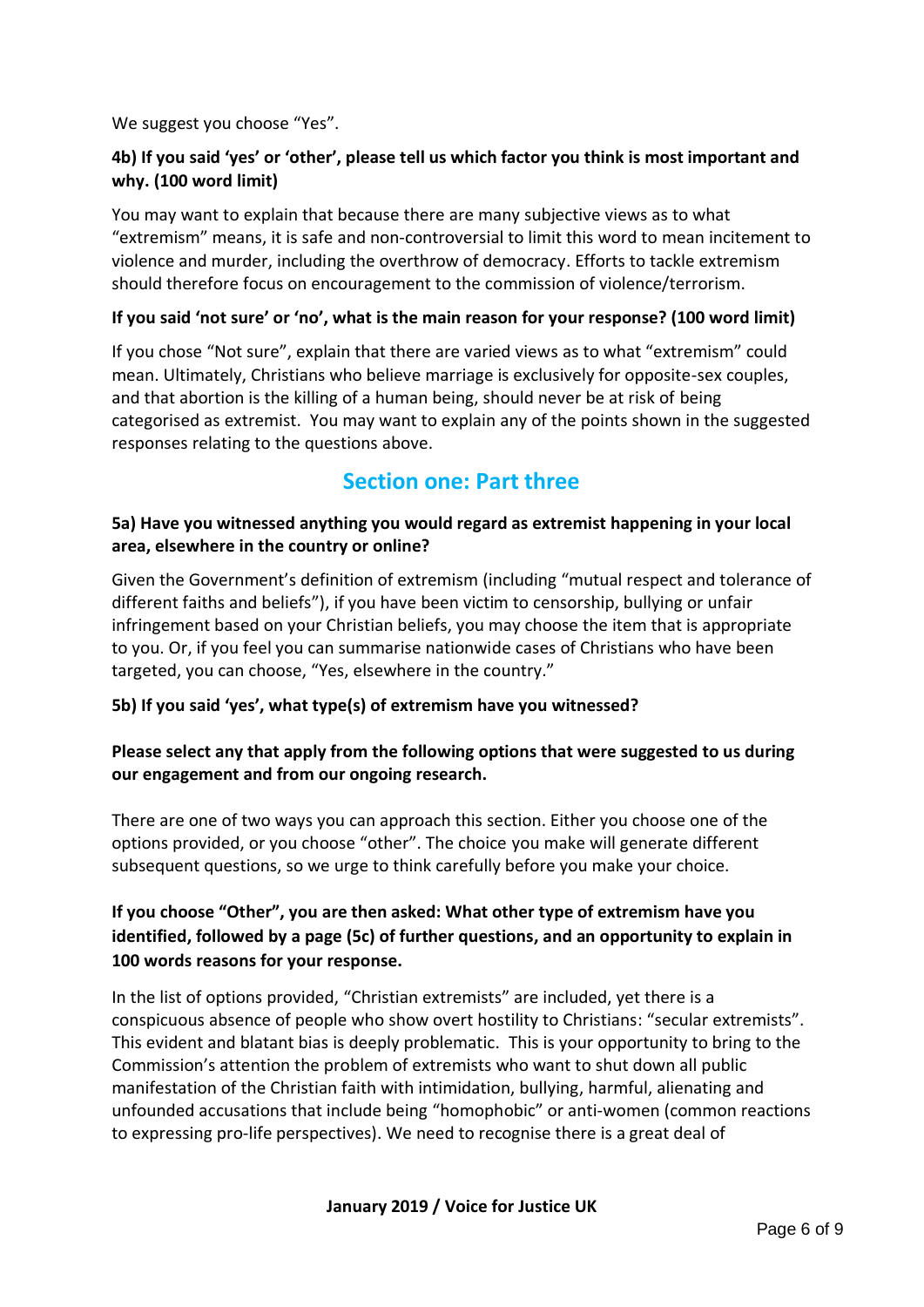Christophobia in society that goes unchallenged; it is usually ignored or not taken seriously in the way that allegations of Islamophobia are. This omission could be highlighted.

#### **5 c) If you choose any of the other options listed (apart from "other" and "not sure"):**

It appears you are free to tick as many of the options as you wish but the first choice you make on the list appears to determine the questions that follow in the next section. In any event, you will be asked a series of short questions relating to the type of extremism you chose, followed by two further questions, one of which allows you to provide the main reason for your response in 100 words. You could explain how hostility to Christians has been or is now a problem to you. **Personal testimony or revealing your own feelings about this will carry more weight than mere reference to nationwide cases that have no direct bearing on you personally.**

From the list, if you choose "Far Left Extremism", this is an opportunity to explain what you have witnessed that can be considered "extremist". One prevalent and topical concern is for Jewish people who feel increasingly targeted by incitement to violence, including the conspiracy of Holocaust denial, typically lumped together with calls for death to Jews. Targeting and smearing the reputation of a whole ethnic group with threats is not just illegal but causes serious harm, alienation and hurt.

## **Section one: Part four**

#### **6a) Can you describe the harms caused by extremism?**

#### **6b) If you said 'yes' or 'not sure', how would you describe these harms? (100 word limit)**

#### **If you said 'no', what is the main reason for your response? (100 word limit)**

You may want to fill in or ignore this section, which is in three parts, as it depends on whether you are able to describe the "harms" caused by extremism. One example of an obvious harm that is "extremist" concerns Christian converts. They commonly face victimisation, harassment or violence from individual Muslims and/or their families who are intolerant of someone who has chosen to change their religion.

#### **7a) From the following list, which are the three groups you believe are most at risk of harm caused by extremism?**

Conspicuously absent from this long list are Christians. We suggest that one of your three choices includes "other" to cover this omission. You can then explain in the box below reasons for your choice. What is included in this list implies that while non-religious people can be victims of extremism, Christians can't. **If the Commission fails to hear from Christians, they will have good reason to believe there is no existing problem. Make sure your voice gets heard!**

**7b) What is the main reason for your response? (100 word limit)** Here is an opportunity to speak of your concerns. Again, if you can appeal to personal testimony, that is the most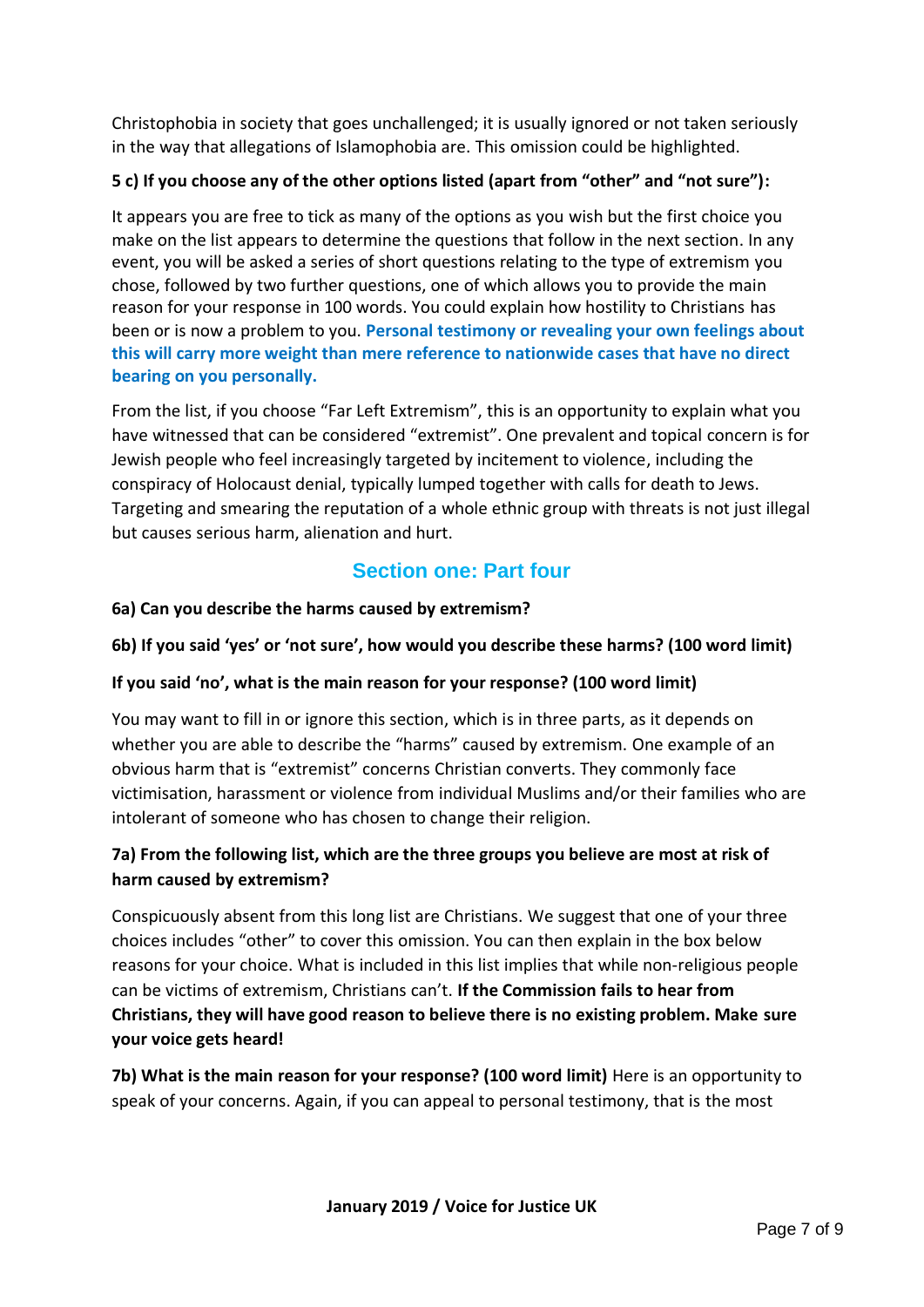powerful. If you can't appeal to personal experience, you may simply write of your concerns about how Christians are excluded from the above list of people in 7a.

#### **We have no specific comments on Questions 8a to 8d inclusive.**

**9a) Does extremism cause harm to society and its institutions more widely e.g. to democracy?** We believe the answer is "yes".

#### **9b) If you said 'yes' or 'not sure', how would you describe these harms? (100 word limit)**

In the context of intimidation, bullying and intolerance or censorship of Christians who express pro-life or pro-traditional marriage beliefs, or speak of the exclusive claims of Jesus Christ, you can explain how shutting down expression of Christian belief is harmful to society. Christians, like humanists and others, are part of the populace and hold the same rights to express their beliefs freely and publicly, without having to face threats of censure, or social or legal opprobrium.

**Where you can, appeal to your own experience and the hurt or harm that is caused. The media is deluged with stories about people from various identity groups who are marginalised or bullied. The biased media gives little or no attention to Christians who also suffer marginalisation or bullying.**

#### **Section one: Part five**

#### **Questions 10a and 10 b:**

#### **First you asked, "Do you think more should be done to counter extremism?" followed by "What is the main reason for your response? (100 word limit)".**

As noted earlier, there is no legal definition of extremism and so any answer you provide must take this into account. Having said that, the Government has produced a definition (see page two above). We suggest you highlight that any definition must not be capable of infringing free speech and freedom to manifest beliefs. If these freedoms get conflated with "extremism", it will seriously underline the democratic freedoms that underpin our country. Silencing what are thought to be unpopular ideas and the outward manifestation of religious beliefs is the mark of a totalitarian state.

Any of the points mentioned throughout this briefing could be used here.

#### **We have no specific comments on Questions 11, 12a, 12b, 13a and 13b.**

#### **14) What is the one thing you would give greater priority to, in our efforts to counter extremism offline and online, and why? (100 word limit)**

This is your closing opportunity to explain and summarise what you believe is the top priority. Freedom to manifest religious beliefs and speech for Christians should never be equated with "extremism". In the same way, individuals from other groups, e.g. secularists who reject Christian beliefs, don't get labelled "extremist" when exercising their freedoms. The Government should instead redouble its effort to tackle what is evidently a threat to all